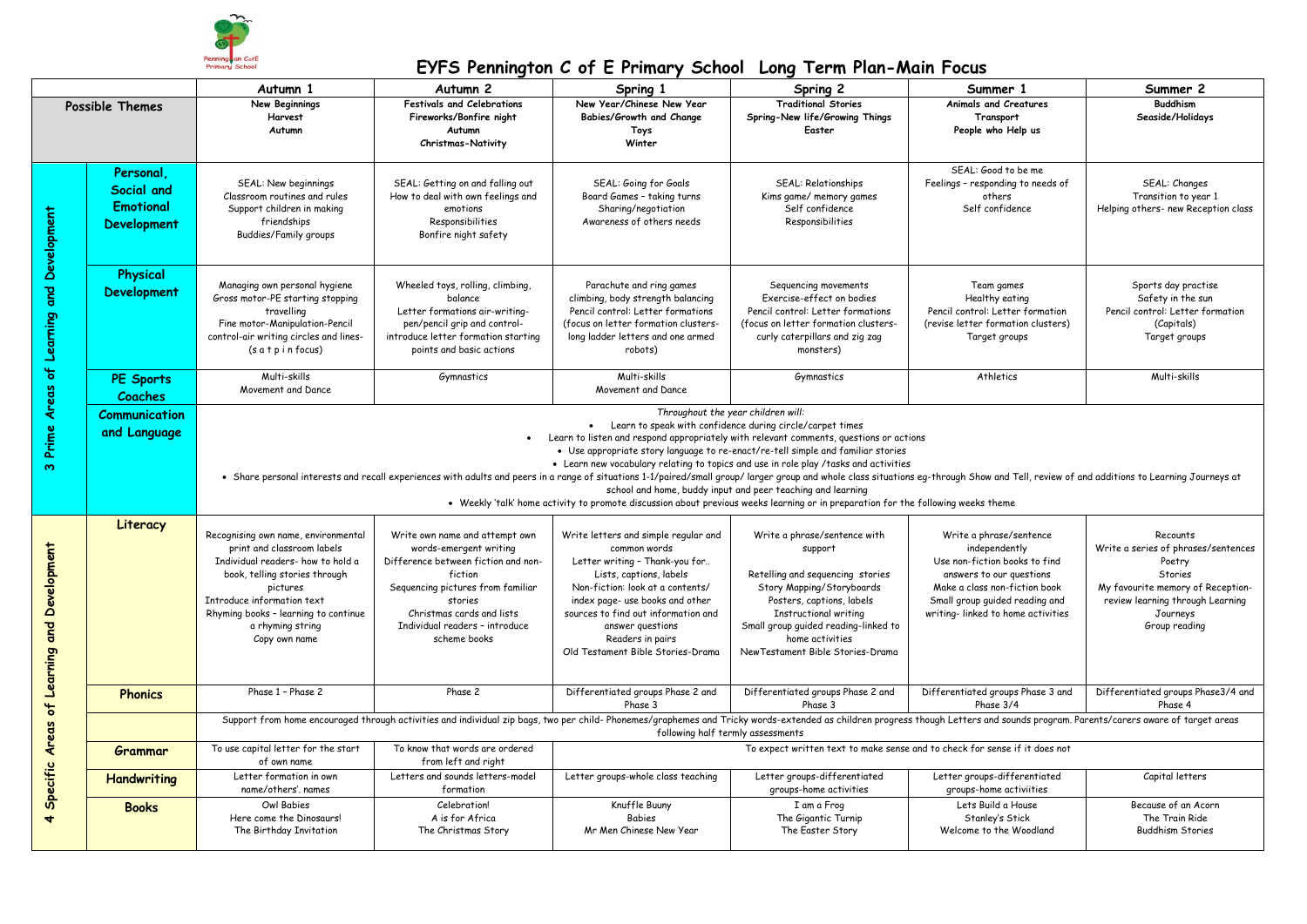

| Mathematical       | Amounts                               |                                    | Counting                            | <b>CORE Numbers</b>                    | <b>Saying Numbers</b>                 | <b>Reading Numbers</b>                |
|--------------------|---------------------------------------|------------------------------------|-------------------------------------|----------------------------------------|---------------------------------------|---------------------------------------|
|                    | Recognises same                       | Counting                           | Saying Numbers                      | I can understand numbers to 10         | I can count to 20                     | I can read the numbers 11 - 20        |
| <b>Development</b> | No Amount (Zero)                      | Saying Numbers: 1 to 100 skills    | I can count to 10                   |                                        | <b>Actual Counting</b>                | Counting On                           |
|                    | Understands all gone                  |                                    | <b>Reading Numbers</b>              |                                        | I can count 20 objects                | I can count on and back 4             |
|                    | Counting                              |                                    | I can read 1 digit numbers          | <b>Actual Counting</b>                 | Counting On                           | I can count on and back 5             |
|                    | Saying Numbers: 1 to 10               | <b>Reading Numbers</b>             | <b>Actual Counting</b>              | I can count 6 objects                  | I can count on and back 2             | Learn Its                             |
|                    | <b>Counting Skills</b>                | 1 to 10                            | I can count 4 objects               | I can count 10 objects                 | I can count on and back 3             | Multiples of 10                       |
|                    | 1. Hello 1, Hello 2                   | Learn Its-Doubles and Halves       | I can count 5 objects               | Learn Its                              | <b>Counting Multiples</b>             | Doubling with Pim (without crossing   |
|                    | <b>Reading Numbers</b>                | Double 1 is 2                      | Counting                            | $4 + 4.5 + 5$                          | I can count in 10s                    | 10)                                   |
|                    | 1 to 10                               | Double 2 is 4                      | I can Count On and Count Back Learn |                                        | Learn Its                             | I can double 1 digit numbers          |
|                    | <b>Actual Counting</b>                |                                    | <b>Its</b>                          | It's Nothing New                       | $3 + 2 + 1, 2 + 3$                    | Addition                              |
|                    | 3 objects                             | Half of 2 is 1                     | $3 + 3$                             | Doubling with Pim (without crossing    | It's Nothing New                      | I can add numbers of objects to 10    |
|                    | Learn Its-Body                        | Half of 4 is 2                     | It's Nothing New                    | 10)                                    | The Pim Principle                     | Subtraction                           |
|                    | I have 10 fingers                     | Double Facts                       | Doubling with Pim (without crossing | I can double 1 digit numbers           | Swap 'the thing' to another object    | I can take away numbers of objects    |
|                    | Learn Its-Doubles                     | $1 + 1$                            | 10)                                 |                                        | Addition                              | to 10                                 |
|                    | Double 1 is 2                         | $2 + 2$                            | Calculation:                        | Subtraction                            | I add the right amount                | Multiplication                        |
|                    | Double 2 is 4                         |                                    | Addition                            | I know to take some away, then         | I add the right amount and can        | I can find the total amount of toys   |
|                    | Double Facts                          | It's Nothing New                   | I know when to add some more        | count how many are left                | count how many altogether             | <b>Division</b>                       |
|                    | $1 + 1$                               | Pim is Counting                    | I know to find the total            |                                        | Subtraction                           | I can count how many each person      |
|                    | $2 + 2$                               | Given context (and told)           | Subtraction                         | <b>Division</b>                        | I take away the right amount          | was given                             |
|                    | It's Nothing New                      |                                    | I know when to take some away       | I can give out objects fairly          | I take away the right amount and      | I can share an even number of         |
|                    | Pim Swaps Amounts                     | <b>SAFE</b>                        |                                     |                                        | count how many are left               | objects between two people            |
|                    | I can group objects                   | Money                              |                                     |                                        | Multiplication                        | I can halve an even number of         |
|                    |                                       | I can play 'shop and 'buy' things  | <b>SAFE</b>                         | <b>SAFE</b>                            | I can set out groups of toys when I   | objects                               |
|                    | <b>SAFE</b>                           | Shape                              | Shape                               | 3d Shapes                              | play                                  | I can share 6, 9, 12 or 15 objects    |
|                    | Shape                                 | I can describe simple 2d shapes    | I can use shapes with purpose as I  | I can recognise a cube                 | <b>Division</b>                       | between 3 people                      |
|                    | I show interest in shapes around me   | Temperature                        | play                                | I can recognise a pyramid              | I can count how many each person      |                                       |
|                    | I can use 3d shapes when I play       | I understand hotter and colder     | I can see when shapes are similar   | I can recognise a sphere               | was given                             | <b>SAFE</b>                           |
|                    | Temperature                           | Time                               | 2d Shapes                           | Distance/Measurement                   |                                       | 2D Shape and 3D Shape                 |
|                    | I can compare hot to cold             | I can describe periods of time     | I can recognise a circle            | I can compare 2 different amounts      | <b>SAFE</b>                           | I can name and describe simple 2D     |
|                    | Distance/Measurement                  | Pattern                            | I can recognise a square            | of distance                            | 2D and 3D Shape                       | shapes                                |
|                    | I can describe an object as tall or   | I can create two colour patterns   | I can recognise a triangle          | Money                                  | I can create a symmetrical picture    | I can recognise a rectangle (and      |
|                    | short                                 | Amounts of Turn                    | I can describe my own position      | I can play 'shop' - identifying coins, | I can identify 2D shapes in real life | know that a square is a special       |
|                    | Shape, Position, Direction and        | I can make a whole turn            | Mass/Weight                         | narrating and giving change            | I can identify 3D shapes in real life | rectangle)                            |
|                    | Movement                              |                                    | I can compare 2 different amounts   | <b>Explaining Data</b>                 | Distance                              | I can describe simple 3D shapes       |
|                    | I can move myself in lots of specific | I can record my sorting using mark | of mass                             | I can collect data using objects       | 4. I can compare 3 different          | Position and Direction                |
|                    | ways                                  | making                             | I can compare 2 different amounts   |                                        | amounts of distance                   | I can describe a variety of different |
|                    |                                       |                                    | of space                            |                                        | Mass/Weight                           | positions, for me, others or objects  |
|                    |                                       |                                    | Temperature                         |                                        | I can compare 3 different amounts     | as I play                             |
|                    |                                       |                                    | I understand hotter and colder      |                                        | of mass                               | Money                                 |
|                    |                                       |                                    | Time                                |                                        | Space                                 | I can play 'shop' - making simple     |
|                    |                                       |                                    | I can order daily events            |                                        | I can compare 3 different amounts     | calculations                          |
|                    |                                       |                                    | <b>Fractions/Division</b>           |                                        | of space                              | Time                                  |
|                    |                                       |                                    | I can show awareness of half of an  |                                        | Fractions                             | I can begin to measure time           |
|                    |                                       |                                    | amount                              |                                        | I can find half of an amount by       | Amounts of Turn                       |
|                    |                                       |                                    | Pattern                             |                                        | dividing it into two                  | I can make a half turn                |
|                    |                                       |                                    | I can create three colour patterns  |                                        | Time                                  | Time                                  |
|                    |                                       |                                    |                                     |                                        | I can chant the days of the week      | I know about annual events            |
|                    |                                       |                                    |                                     |                                        |                                       | I can begin to measure time           |
|                    |                                       |                                    |                                     |                                        | <b>Explaining Data</b>                | <b>Explaining Data</b>                |
|                    |                                       |                                    |                                     |                                        | Diagrams and Tables                   | <b>Bar Charts</b>                     |
|                    |                                       |                                    |                                     |                                        | I can record my sorting using         | I can build counting towers           |
|                    |                                       |                                    |                                     |                                        | numbers                               | Pattern                               |
|                    |                                       |                                    |                                     |                                        |                                       | I can spot, copy and create           |
|                    |                                       |                                    |                                     |                                        |                                       | different patterns                    |
|                    |                                       |                                    |                                     |                                        |                                       |                                       |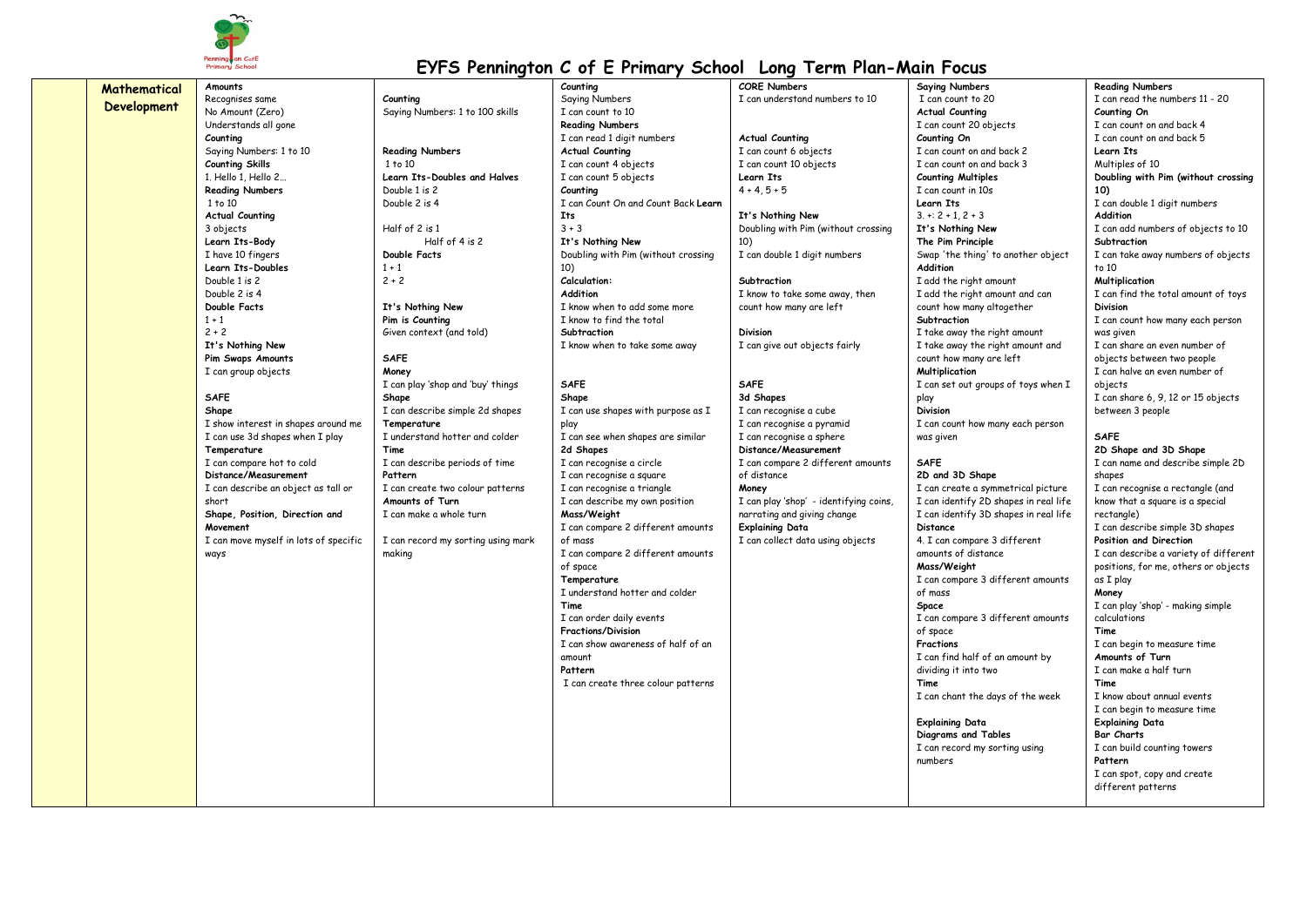

| Understanding<br>the world                 | Belonging to the class and<br>school community<br><b>Harvest Festivals</b><br>Autumn<br>ICT-Introduction to<br>computers - logging on/ mouse<br>control<br>Everyday technology                                                                    | Learning about different<br>cultures/people/traditions<br>Christmas story and traditions<br>Seasonal Changes<br>London/Fireworks/Guy Fawkes<br>ICT - modelling search engine<br>Navigating a program                                                                                                    | ICT - remote control cars<br>Digital camera<br>Human growth and change<br>Toys-past and present<br>Toys-Construction and<br>movement<br>Chinese New Year<br>Shrove Tuesday<br>Winter-seasonal<br>changes/weather              | ICT - using the keyboard<br>(spacebar, backspace, number<br>pad/keys, letters, shift)<br>Using CD player<br>Easter celebrations<br>Spring-seasonal changes<br>Forest Schools Visit                                                                              | ICT - using Beebots/software<br>Life cycle of Caterpillars/<br>butterflies and Eggs/chicks<br>Growth and change-plants and<br>animals<br>French Day                                | ICT - Using a range of<br>programs to support learning<br>ICT home activities linked to<br>themes<br>Past/present-topic<br>Laurel and Hardy-Another Fine<br>Fest<br>Summer<br>Forest Schools Visit                                                                                                    |
|--------------------------------------------|---------------------------------------------------------------------------------------------------------------------------------------------------------------------------------------------------------------------------------------------------|---------------------------------------------------------------------------------------------------------------------------------------------------------------------------------------------------------------------------------------------------------------------------------------------------------|-------------------------------------------------------------------------------------------------------------------------------------------------------------------------------------------------------------------------------|-----------------------------------------------------------------------------------------------------------------------------------------------------------------------------------------------------------------------------------------------------------------|------------------------------------------------------------------------------------------------------------------------------------------------------------------------------------|-------------------------------------------------------------------------------------------------------------------------------------------------------------------------------------------------------------------------------------------------------------------------------------------------------|
| Understanding<br>the world                 |                                                                                                                                                                                                                                                   |                                                                                                                                                                                                                                                                                                         | Understanding that there are<br>different languages<br>French Song                                                                                                                                                            |                                                                                                                                                                                                                                                                 | Numbers to 10<br>Greetings<br>Songs                                                                                                                                                |                                                                                                                                                                                                                                                                                                       |
| French                                     |                                                                                                                                                                                                                                                   |                                                                                                                                                                                                                                                                                                         |                                                                                                                                                                                                                               |                                                                                                                                                                                                                                                                 |                                                                                                                                                                                    |                                                                                                                                                                                                                                                                                                       |
| <b>RE</b><br><b>Collective</b><br>Worship/ | Belonging-relationships-<br>Families/Class/Buddies<br>Happy Classrooms<br>Why are names special?<br>Autumn appreciation of seasons<br>and change<br>Harvest celebrations                                                                          | Creation-caring for our<br>wonderful world<br>Birthdays<br>A Special baby-Christmas                                                                                                                                                                                                                     | Feelings and Emotions<br>Special Things and Places                                                                                                                                                                            | New Life- Spring 'Looking walk'<br>Easter<br>Celebrations-Baptism                                                                                                                                                                                               | Prayers<br>Journeys<br>People who care                                                                                                                                             | Jesus' World<br>Caring for Animals<br>St Francis<br>Buddhism-<br>artefacts/pictures/statue                                                                                                                                                                                                            |
| <b>SEAL</b>                                | Old Testament Stories                                                                                                                                                                                                                             | The Bible<br>Old Testament Stories                                                                                                                                                                                                                                                                      | New Testament Stories                                                                                                                                                                                                         | New Testament Stories                                                                                                                                                                                                                                           | Feelings-Good to be me                                                                                                                                                             | Changes                                                                                                                                                                                                                                                                                               |
|                                            | New beginnings                                                                                                                                                                                                                                    | Friendships -getting on and<br>falling out/say no to bullying                                                                                                                                                                                                                                           | I am special-Going for goals                                                                                                                                                                                                  | Feelings-Relationships                                                                                                                                                                                                                                          |                                                                                                                                                                                    |                                                                                                                                                                                                                                                                                                       |
| Christian<br>values                        | Thankfulness                                                                                                                                                                                                                                      | Hope                                                                                                                                                                                                                                                                                                    | Trust                                                                                                                                                                                                                         | Peace                                                                                                                                                                                                                                                           | Friendship                                                                                                                                                                         | Forgiveness                                                                                                                                                                                                                                                                                           |
| <b>Expressive</b><br>Arts and<br>Design    | Drawing<br>Making representations/<br>Self portraits<br>Observational drawings<br>Christmas card designs<br>Moving to music<br><b>Music</b> - favourite and new<br>songs/sing with confidence<br>-Environmental sounds<br>Harvest songs and hymns | Pattern/Printing<br>Firework artwork/patterns a<br>Christmas art day and<br>activities<br>Christmas drama<br>sessions/nativity play<br>Christmas songs and hymns<br>Learning school song<br>Music-Keeping a steady beat<br>Exploring Sound-fireworks<br>Body/mouth sounds<br><b>Instrumental Sounds</b> | Colour/Painting<br>Exploring different media and<br>materials-Paint Colour mixing<br>Responding to music through<br>dance<br>Music - Learn about rhythm<br>and pulse in songs<br>Louder and quieter<br>Composing a class song | Form<br>Exploring different media and<br>materials-clay/malleable<br>material<br>Mothering Sunday cards<br>Observational drawing<br>Music - exploring instruments<br>how many sounds can one<br>instrument make?<br>Faster and Slower<br>Easter songs and hymns | Drawing/Painting<br>Exploring different media and<br>materials<br>Observational drawings;<br>Music - Higher and Lower<br>Performing to an audience-<br>Exploring tuned instruments | Form/Texture/Pattern<br>Collage Natural materials-<br>Sculpture-Andy Goldsworthy<br>Observational drawing<br>Music - Tuned instruments-<br>making up compositions<br>Longer and shorter sounds<br>Another Fine Fest Performance<br>End of Year<br>Show<br>Drama sessions-Performing to<br>an audience |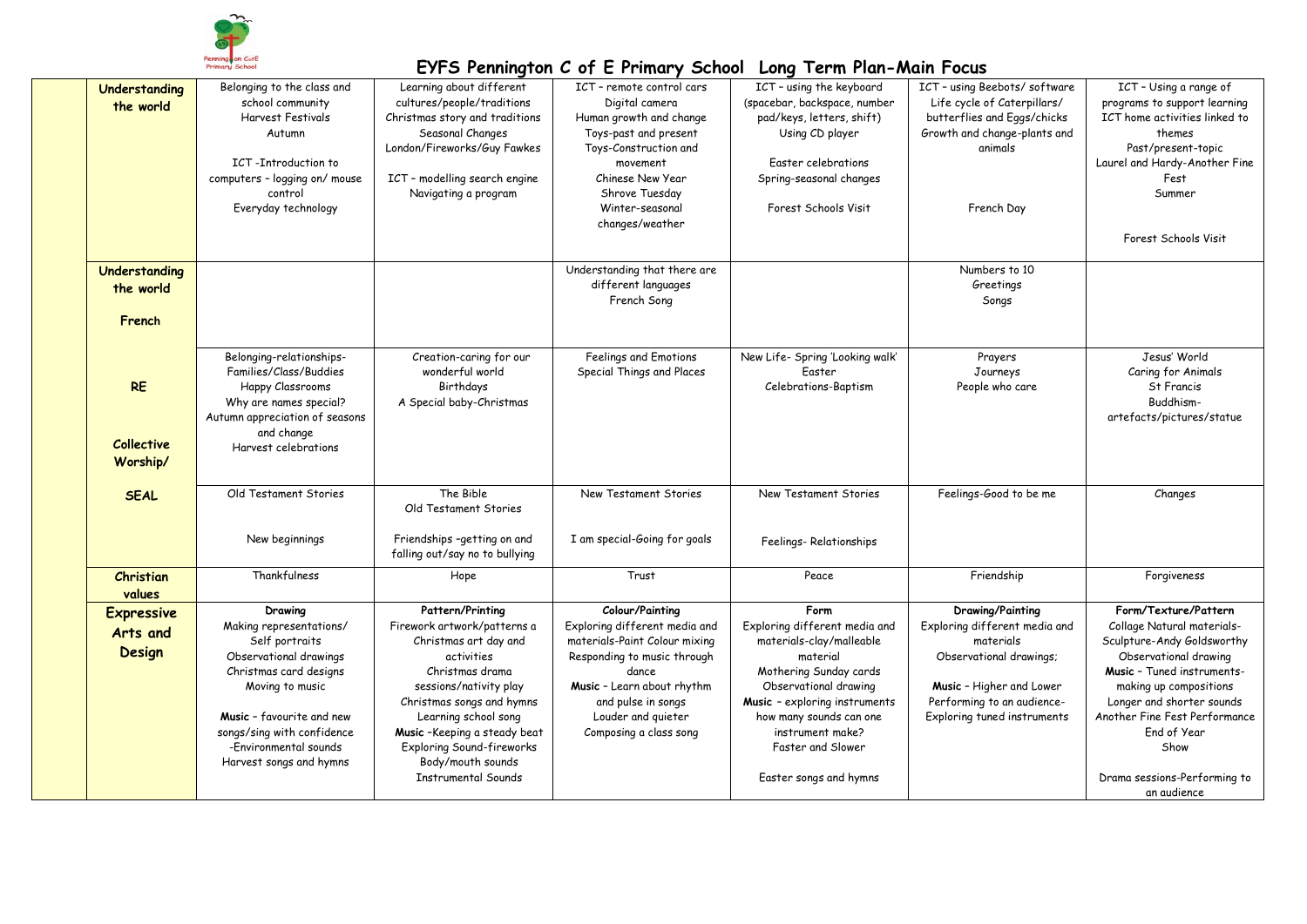

| National/              |                                                          | Guy Fawkes/Bonfire Night                        | Chinese New Year                               | St David's Day (Wales)      | St George's Day                                | Father's Day                                          |
|------------------------|----------------------------------------------------------|-------------------------------------------------|------------------------------------------------|-----------------------------|------------------------------------------------|-------------------------------------------------------|
| <b>International</b>   |                                                          | Remembrance Day                                 | Burn's Night                                   | Commonwealth Day            | (England)                                      | Wimbledon                                             |
| <b>Events</b>          |                                                          |                                                 |                                                |                             |                                                |                                                       |
| (may be                |                                                          | Armistice day                                   |                                                | St Patrick's Day (Ireland)  | Ascension Day                                  |                                                       |
| explored)              |                                                          | Children in Need                                |                                                | April Fool's Day            | Pentecost                                      |                                                       |
|                        |                                                          |                                                 |                                                |                             |                                                |                                                       |
|                        |                                                          | St Andrew's Day                                 |                                                |                             |                                                |                                                       |
|                        |                                                          | (Scotland)                                      |                                                |                             |                                                |                                                       |
|                        |                                                          |                                                 |                                                |                             |                                                |                                                       |
| <b>Local Events</b>    | Ulverston Lantern Festival,                              | Dickensian Festival                             | Pantomime at the                               | South Cumbria Music         | Ulverston                                      | <b>International Music</b>                            |
| (may be                | Apple Day at Ford Park,                                  | Brolley parade                                  | Coronation Hall.                               | Festival,                   | Taste Cumbria Food                             | Festival at the Coronation<br>Hall, Another Fine Fest |
| attended)              | Ulverston Canal/ Anchor                                  |                                                 |                                                | Easter Egg Canal Trail,     | Festival, Printfest                            | (music comedy and street                              |
|                        | Festival                                                 |                                                 |                                                | Pasche eggs rolling on Hoad |                                                | theatre)                                              |
|                        |                                                          |                                                 |                                                | Hill, St Georges Pageant,   |                                                |                                                       |
|                        |                                                          |                                                 |                                                | Ulverston Walkfest, Flag    |                                                | Ulverston Open Gardens                                |
|                        |                                                          |                                                 |                                                | Fortnight                   |                                                | (Ulverston in Bloom)                                  |
|                        |                                                          |                                                 |                                                |                             |                                                | North Lonsdale Show                                   |
|                        |                                                          |                                                 |                                                |                             |                                                |                                                       |
| Church/                | Harvest                                                  | Advent                                          | Epiphnany                                      | Shrove Tuesday              |                                                | Summer International<br>Buddhist Festival at          |
| <b>Religious</b>       |                                                          | Christmas                                       | St Valentine's Day                             | Ash Wednesday               |                                                | Conishead Priory                                      |
| <b>Events</b>          |                                                          |                                                 |                                                |                             |                                                |                                                       |
|                        |                                                          | (Nativity and Christingle)                      |                                                | (Easter Service)            |                                                |                                                       |
|                        |                                                          |                                                 |                                                | Mother's Day                |                                                |                                                       |
|                        |                                                          |                                                 |                                                |                             |                                                |                                                       |
| <b>Visits/Visitors</b> | Mrs Caine-EYFS Governor<br>Nursery children to reception | Nursery children to school to<br>watch Nativity | Mrs Caine-EYFS Governor<br>Trip: Forest School |                             | Mrs Caine-EYFS Governor<br>Trip: Forest School | Nursery visits to school<br>Trip- Conishead           |
|                        | class-2 visits                                           | Church-Christmas Service                        |                                                |                             |                                                | Priory/Manjushree Centre?                             |
|                        | Church-Harvest Service                                   |                                                 |                                                |                             |                                                | Forest School                                         |
|                        |                                                          |                                                 |                                                |                             |                                                |                                                       |
|                        |                                                          |                                                 |                                                |                             |                                                |                                                       |